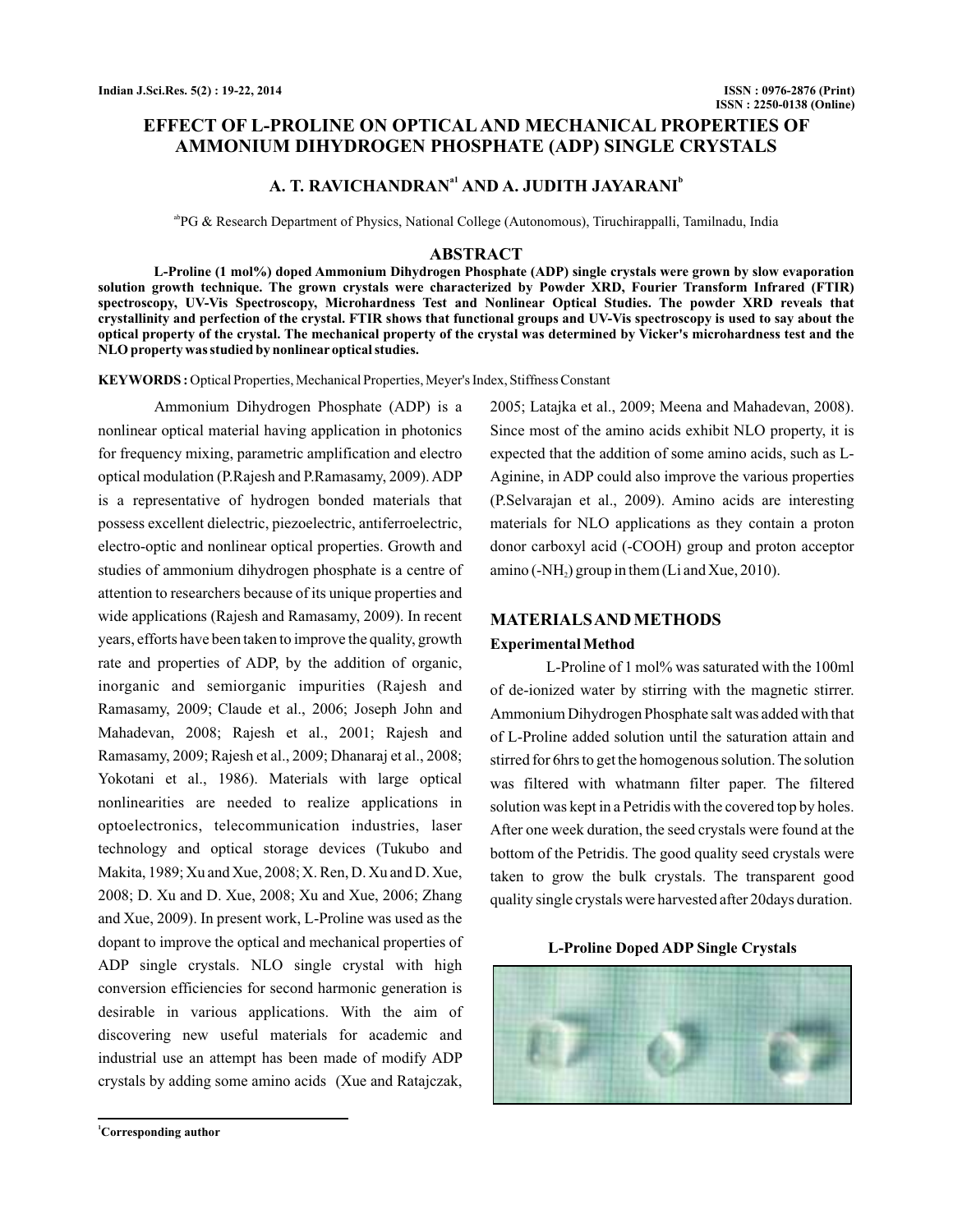# **RESULTSAND DISCUSSION**

## **Powder XRD**

The reflection mode was maintained with the scanning rate at 1.6 per min. The powder XRD pattern was shown in fig.2. The crystallinity and the crystal perfection were determined using by Powder XRD which was carried out using XPERT PRO diffractometer with CuKα radiation.



**Figure 2 : Powder XRD Pattern of L-Proline Doped ADP**

The planes were indexed with the reference of JCPDS standard card value (441593). The predominant peaks were found to be  $(1 1 1)$ ,  $(2 0 2)$ ,  $(1 1 2)$ , etc. The grain size was calculate using Scherrer's equation

$$
t = \frac{K * \lambda}{B * \cos \theta_B}
$$

The lattice parameters were determined using the following relation

#### $1/\text{d}2 = \{(h2+h2)/a2\} + 1/c2$

The lattice parameters were calculated and verified with the standard values as  $a=b=7.494$ ,  $c= 7.562$ and unit cell volume is  $v=424.682 \text{ Å}^3$ . There were slight shifts were observed when compared with the pure ADP  $a=b=7.510A^{\circ}, c=7.564A^{\circ}[8].$ 

### **FourierTransform Infrared Spectroscopy**

The functional groups of the L-Proline doped ADP single crystal was carried out using Perkin Elmer spectrometer. The KBr pellet technique was used in the range 400-4000cm<sup>-1</sup>. The FTIR spectrum was shown in figure 3. The functional groups were assigned at  $3169 \text{cm}^{-1}$ was due to the N-H vibration of the dopant L-Proline. The

band at 3246cm<sup>-1</sup> was for O-H vibration of water and P-O-H group. 2436cm<sup>-1</sup> band was due to the hydrogen bonding interaction. The bending vibration of ammonium was at  $1403 \text{cm}^{-1}$ .  $1291 \text{cm}^{-1}$  was due to the asymmetric stretching of  $PO_4$ . The CH<sub>4</sub> wagging was at 1351cm<sup>-1</sup>. The broadness is generally considered to be due to hydrogen bonding interaction of  $H_2PO_4$ , COOH and NH<sup>3+</sup> with adjacent molecules(Rajesh et al., 2009).

**FTIR Spectrum of L-Proline DopedADP**



### **Optical Studies**

The UV-Vis NIR spectrum was carried out using Perkin Elmer Lambda 35 UV-Vis spectrometer in the range 190-1100nm. The spectrum for the grown L-Proline doped ADP single crystal exhibits the good transmittance in the entire visible region with the transmittance around 60% and it was shown in figure 4. The optical band gap was calculated by the relation

 $Eg = hC/\lambda$ The optical band gap was found to be 3.36eV. **UV-Vis spectrum of L-Proline DopedADP**

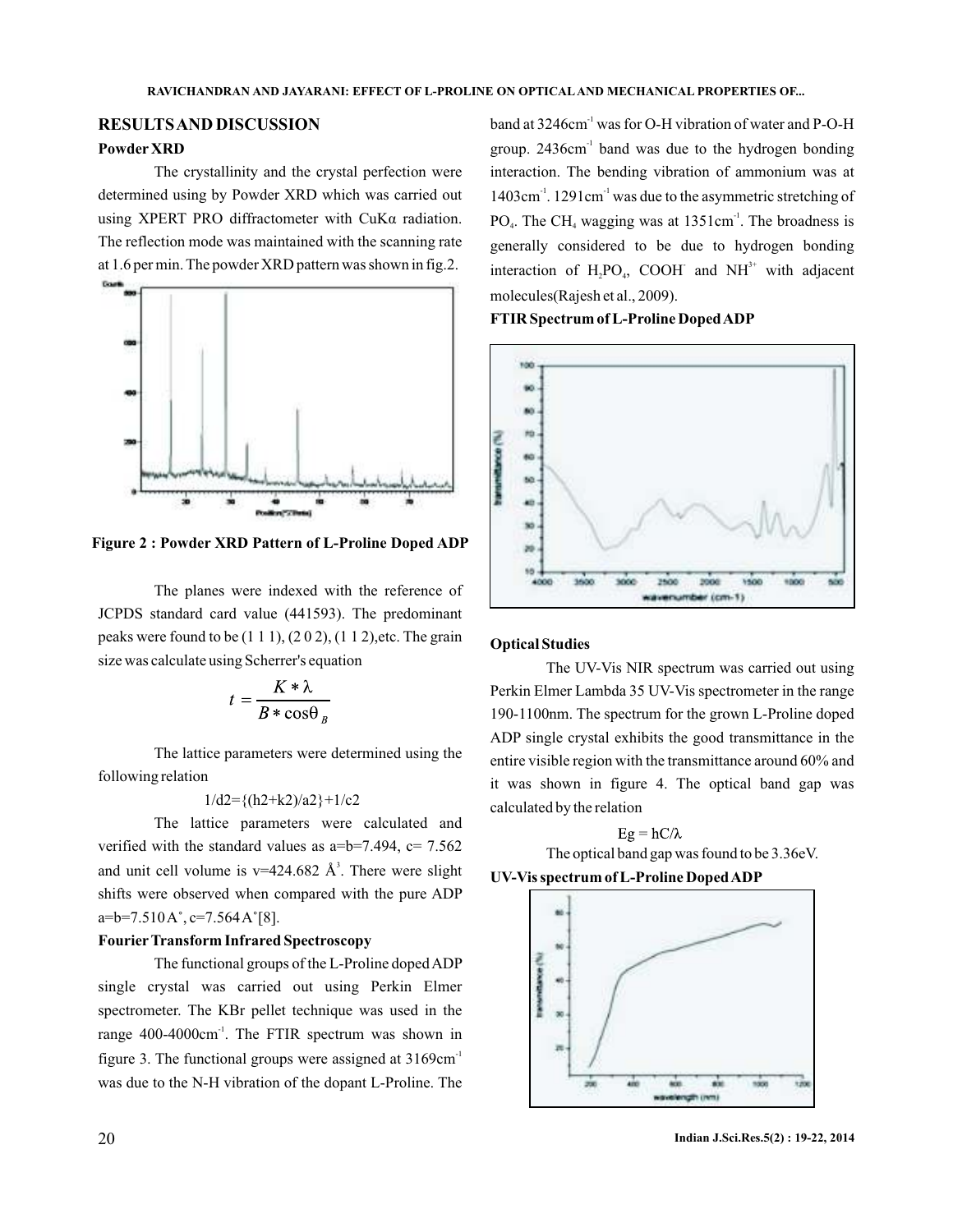#### **Vicker's Hardness Test**

The hardness of the material is a measure of its resistance to plastic deformation (Li and Xue, 2010; Li et al., 2008). The different loads were applied with different magnitudes. With different applied loads the indentation time was maintained as 10s. The hardness value was determined using the relation

## $H_v = 1.8544 P / d^2$

Where P is the applied load (kg), d is the diagonal length of the impression (mm). The graph was drawn between the applied load (P) and the hardness value (Hv). The graph depicts as the applied load increased the hardness value also increased which says the mechanical stability of the grown crystal.

### **Determination of Stiffness Constant and Meyer's Index**

The stiffness constant was calculated using the equation

$$
C_v = (H_v)^{7/4}
$$

The graph was drawn between the hardness values (Hv) and the stiffness constant (Cv). As the hardness value increased, the stiffness constant also increased. It shows the elastic nature of the grown crystal was good.





Meyer's index was determined using the relation

 $P = kdn$ 

Where P is the applied load (kg), k is the material constant, d is the indentation length and n is the Meyer's index. From the above equation, the n can be calculated by plotting the graph between log P and log d. The n has been calculated as 2.06 which say that the grown L-Proline doped ADP single crystal belongs to the soft material category.

#### **Log PVs Log d for L-Proline DopedADP**



#### **Second Harmonic Generation Studies**

The test to study the second harmonic generation was carried out using Kurtz and Perry powder technique. The beam of wavelength is at 1064nm. Q-switched Nd:YAG laser was used to examine the efficiency of second harmonic generation. The input of 0.68mJ/pulse. The green light was emitted which confirms the SHG. The emission wavelength was found to be at 532nm. The efficiency was determined at 8.02 which is more efficient than compared to pure ADP SHG efficiency of (3.82) (Josephine Rani et al., 2011).

### **CONCLUSION**

The single crystals of L-Proline dopedAmmonium Dihydrogen Phosphate were grown by slow evaporation solution growth technique. The grown crystals were characterized to determine the nature and properties of the crystals. The good crystallinity and crystal perfection was determined using powder XRD pattern. The functional groups were identified using Fourier Transform Infrared Spectroscopy. The optical property was determined using UV-Vis spectroscopy studies and the optical band gap was calculated as 3.36eV. From this we can say this crystal can be used for device fabrication in optoelectronic applications. The mechanical stability was analyzed using Vicker's hardness test. From the microhardness test, the stiffness constant and the Meyer's index have been calculated. The stiffness constant graph says that the grown crystal has the elastic property and the Meyer's index says